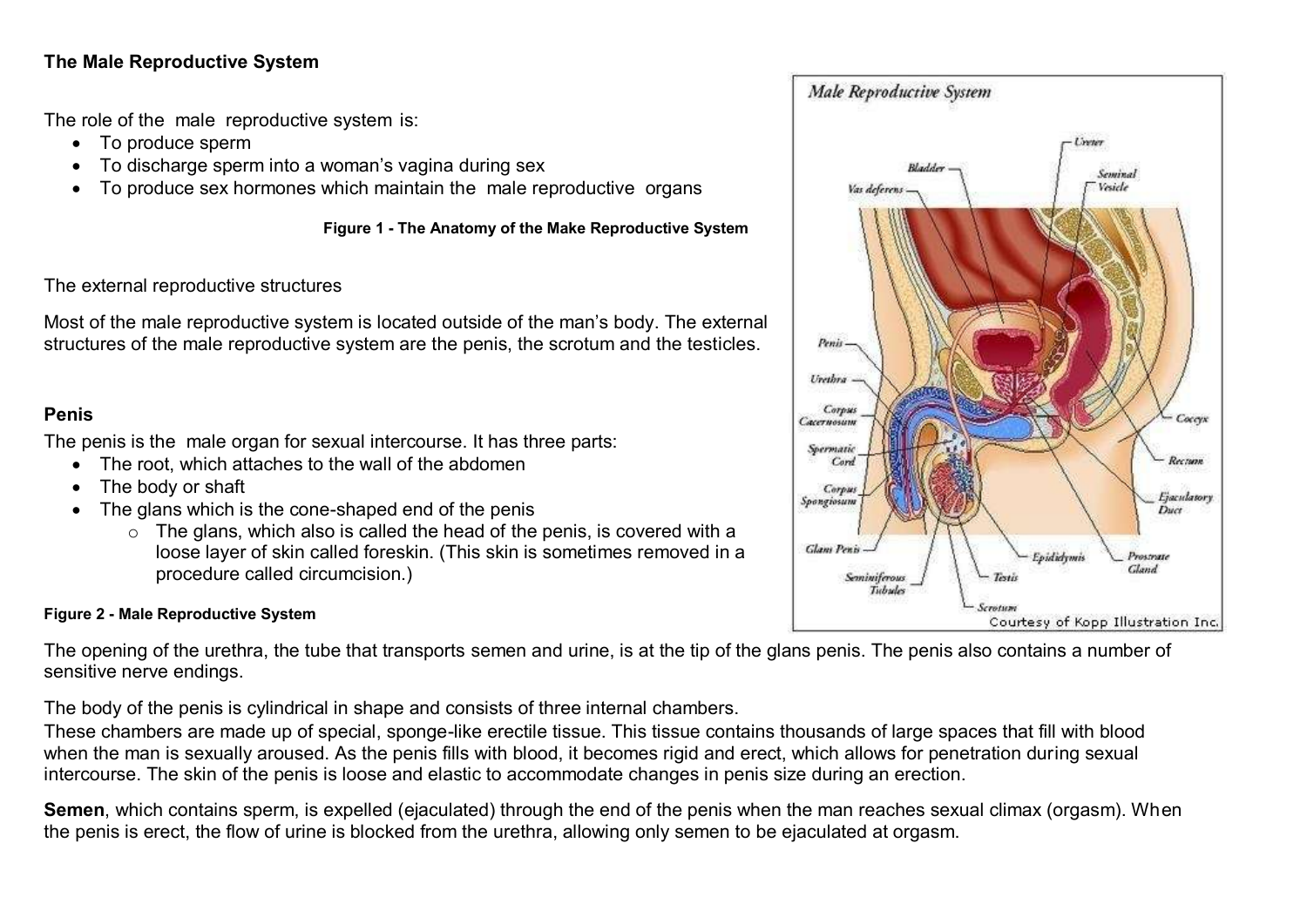### **Scrotum**

The scrotum is the loose pouch-like sac of skin that hangs behind the penis. It contains the testicles (also called testes), as well as many nerves and blood vessels. The scrotum has a protective function and acts as a climate control system for the testes. For normal sperm development, the testes must be at a temperature 1-4oC cooler than the body temperature. Special muscles in the wall of the scrotum allow it to contract and relax, moving the testicles closer to the body for warmth and protection or farther away from the body to cool the temperature.

## **Testicles (testes)**

The testes are oval organs about the size of large olives that lie in the scrotum, secured at either end by a structure called the spermatic cord. Most men have two testes. The testes are responsible for making testosterone, the primary male sex hormone, and for generating sperm. Within the testes are 250-300 lobules, each containing coiled masses of tubes called seminiferous tubules. These tubules are responsible for producing the sperm cells through a process called spermatogenesis. The sperm that are formed here are immature and immotile. The passage of these sperm through the epididymis will cause them to mature and become fertile.

# **Epididymis**

The epididymis is a long, coiled tube (about 6m long) that rests on the backside of each testicle. Its functions are:

- The transport and storage of the sperm cells that are produced in the testes.
- It also helps bringing the sperm to maturity, since the sperm that emerge from the testes are immature and incapable of **fertilization**

During sexual arousal, contractions force the sperm into the vas deferens and along its length to the outside





Structure of sperm. (a) Scanning electron micrograph of mature sperm (4303×). (b) Diagrammatic view of a sperm.

**Figure 3 - Spermatozoa**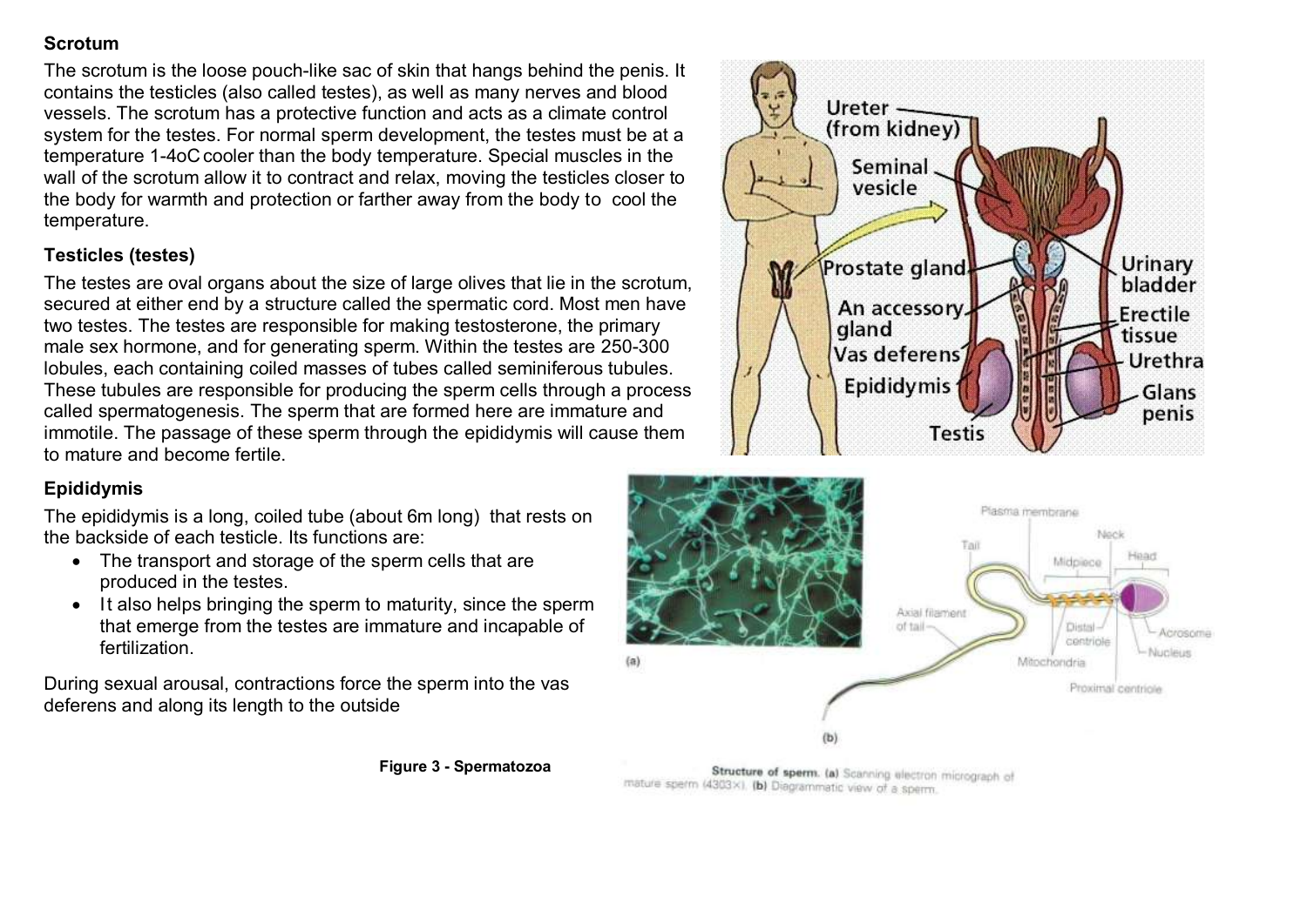### **What are the internal reproductive organs?**

The internal organs of the male reproductive system, also called accessory organs, include the following:

- **Vas deferens**—The vas deferens is a long, muscular tube that travels from the epididymis into the pelvic cavity, to just behind the bladder. The vas deferens transports mature sperm to the urethra in preparation for ejaculation
- **Ejaculatory ducts**—These are formed by the fusion of the vas deferens and the seminal vesicles. The ejaculatory ducts empty into the urethra.
- **Urethra**—The urethra is the tube that carries urine from the bladder to outside of the body. In males, it has the additional function of expelling (ejaculating) semen when the man reaches orgasm. When the penis is erect during sex, the flow of urine is blocked from the urethra, allowing only semen to be ejaculated at orgasm.
- **Seminal vesicles**—The seminal vesicles are sac-like pouches that attach to the vas deferens near the base of the bladder. The seminal vesicles produce a sugar-rich fluid (fructose) that provides sperm with a source of energy and helps with the sperms' motility (ability to move). The fluid of the seminal vesicles makes up most of the Stimuli from other volume of a man's ejaculatory fluid, or ejaculate.
- **Prostate gland** The prostate gland is a walnut-sized structure that is located below the urinary bladder in front of the rectum. The prostate gland contributes additional fluid to the ejaculate. Prostate fluids also help to nourish the sperm. The urethra, which carries the ejaculate to be expelled during orgasm, runs through the centre of the prostate gland.
- **Bulbourethral glands**—The bulbourethral glands, or Cowper's glands, are pea-sized structures located on the sides of the urethra just below the prostate gland. These glands produce a clear, slippery fluid that empties directly into the urethra. This fluid serves to lubricate the urethra and to neutralize any acidity that may be present due to residual drops of urine in the urethra. How does the male reproductive system function?

The entire male reproductive system is dependent on hormones, which are chemicals that stimulate or regulate the activity of cells or organs. The primary hormones involved in the functioning of the male reproductive system are follicle-stimulating hormone (FSH), luteinizing hormone (LH) and testosterone.

FSH and LH are produced by the pituitary gland located at the base of the brain. FSH is necessary for sperm production (spermatogenesis), and LH stimulates the production of testosterone, which is necessary to continue the prospermatogenesis. Testosterone also is important in the development of male. characteristics, including muscle mass and strength, fat distribution, sex drive. **Figure 4 Hormonal Control of the Testes**



Hormonal control of the testis.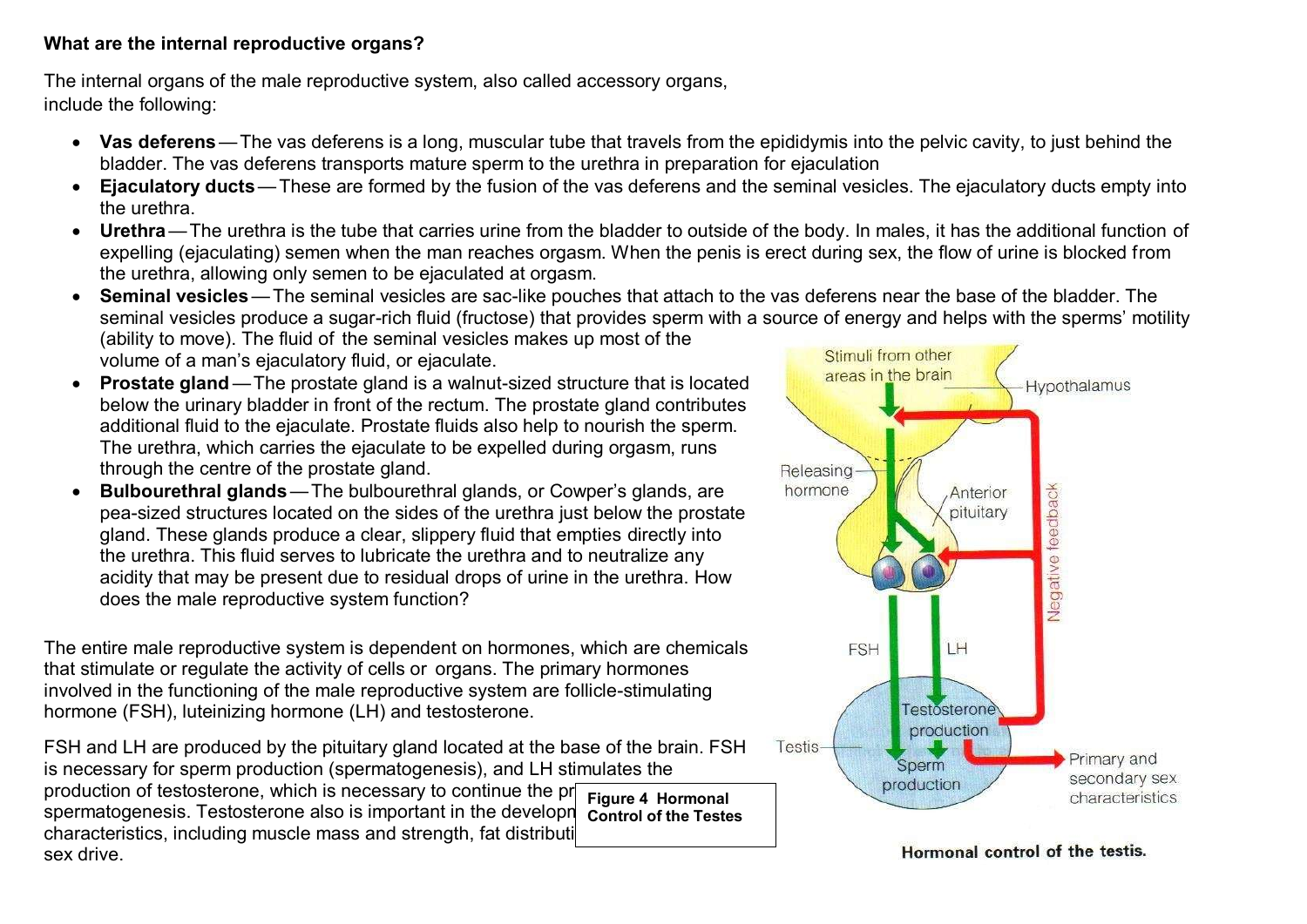#### **Disorders**

**Infertility** is a term doctors use if a man hasn't been able to get a woman pregnant after at least one year of trying. Male infertility can result from physical problems, hormone problems, and lifestyle or environmental factors. About a third of the time, infertility is because of a problem with the man. One third of the time, it is a problem with the woman. Sometimes no cause can be found.

Approximately 15 percent of couples are infertile. This means they aren't able to conceive a child even though they've had frequent, unprotected sexual intercourse for a year or longer. In about half of these cases, male infertility plays a role.

Male infertility is due to low sperm production, misshapen or immobile sperm, or blockages that prevent the delivery of sperm. Illnesses, injuries, chronic Infertility-

health problems, lifestyle choices and other factors can play a role in causing male infertility.

 Not being able to conceive a child can be stressful and frustrating, but a number of male infertility treatments are available. Approaches can include treatment for the male partner, the female partner, or both.

### **Symptoms**

The main sign of male infertility is the inability to conceive a child. Often, there are no other obvious signs or symptoms. In some cases, however, an underlying problem such as an inherited hormonal imbalance or a condition that blocks the passage of sperm may cause signs and symptoms. Male infertility symptoms may include:

Problems with sexual function —for example, difficulty reaching orgasm (delayed

ejaculation) or difficulty maintaining an erection (erectile dysfunction)

Pain, swelling or a lump in the testicle area.

Decreased facial or body hair or other signs of a chromosomal or hormonal abnormality

## **Causes of infertility**

Male fertility is a complex process. For the partner pregnant, the male be able to produce healthy sperm that can reach, penetrate and fertilize the partner's egg. For this to occur:

- They must produce healthy sperm. Initially, this involves the growth and formation of the male reproductive organs during puberty. At least one of the testicles must be functioning correctly, and the body must produce testosterone and other hormones to trigger and maintain sperm production.
- Sperm have to be carried into the semen. Once sperm are produced in the testicles, delicate tubes transport them until they mix with semen and are ejaculated out of the penis.
- There needs to be enough sperm in the semen. If the number of sperm in semen (sperm count) is low, it decreases the odds that one of the sperm will fertilize the partner's egg. A low sperm count is fewer than 20 million sperm per millilitre of semen.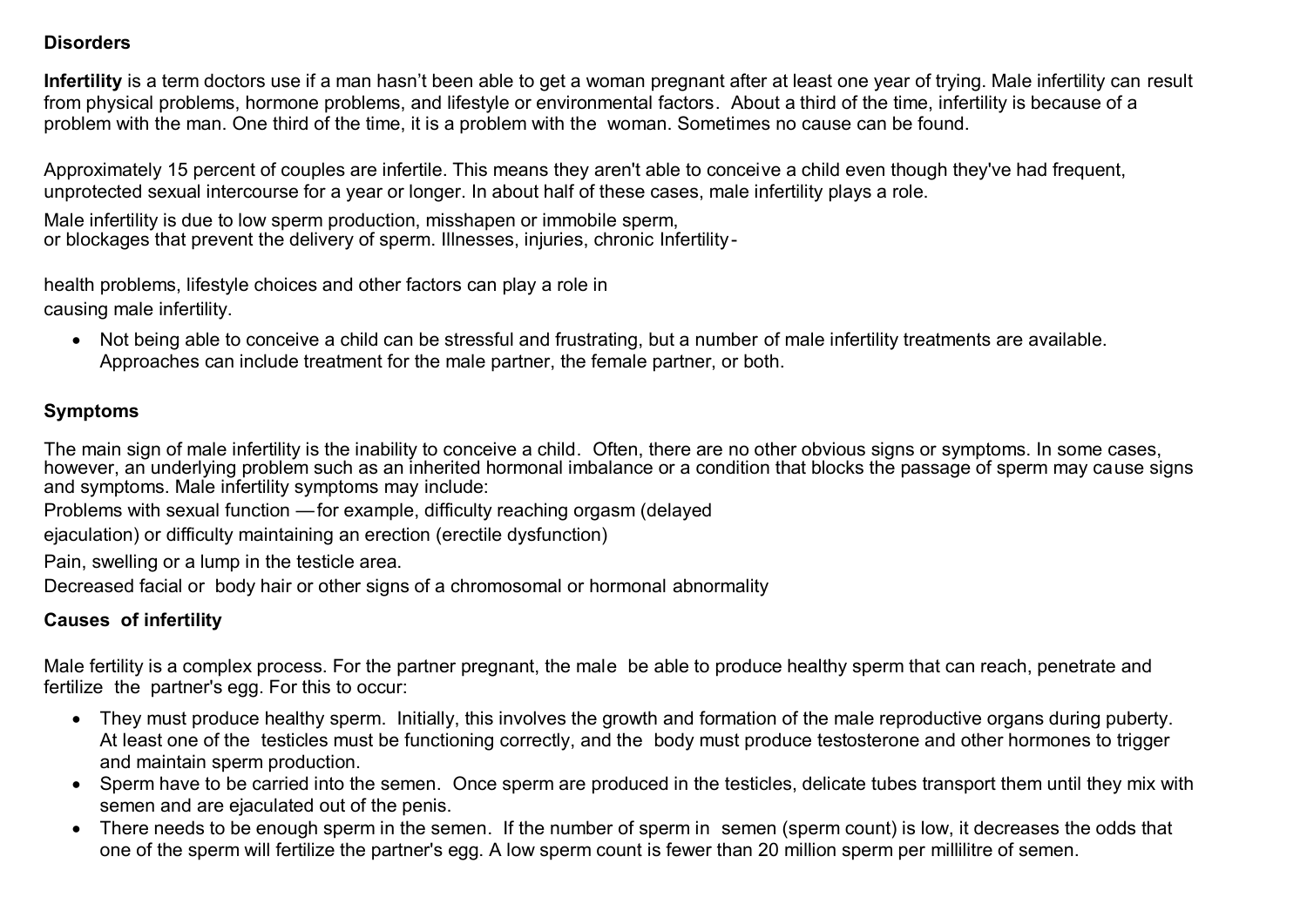Sperm must be shaped correctly and able to move. If the movement (motility) or shape (morphology) of the sperm is abnormal, the sperm may not be able to reach or penetrate the partner's egg.

## **Medical causes**

 $\bullet$ 

Problems with male fertility can be caused by a number of health issues and medical treatments. Some of these include:

- **Varicocele**.- A varicocele is a swelling of the veins that drain the testicle. This may prevent normal cooling of the testicle, leading to reduced sperm count and fewer moving sperm.
- **Infection**. Some infections can interfere with sperm production or sperm health, or can cause scarring that blocks the passage of sperm. These include some sexually transmitted diseases (STDs), including Chlamydia and gonorrhoea; inflammation of the prostate (prostatitis); inflamed testicles due to mumps (mumps orchitis); and other infections of the urinary tract or reproductive organs.
- Retrograde ejaculation. This occurs when semen enters the bladder during orgasm instead of emerging out the tip of the penis. Various health conditions can cause retrograde ejaculation, including diabetes, multiple sclerosis, spinal injuries, and surgery of the bladder, prostate or urethra. Retrograde ejaculation can also be caused by certain medications —particularly medications for enlarged prostate, such as terazosin (Hytrin), tamsulosin (Flomax) and olealfuzosin (Uroxatral).
- Lack of ejaculation. Some men with spinal cord injuries or certain diseases can't ejaculate semen, even though they still produce sperm.
- Antibodies that attack sperm. Anti-sperm antibodies are immune system cells that mistakenly identify sperm as harmful invaders and attempt to eliminate them. This is especially common in men who've had a vasectomy.
- Tumours. Cancers and non-malignant tumours can affect the male reproductive organs directly, or can affect the glands that release hormones related to reproduction (such as the pituitary gland). In some cases, surgery to treat tumours can affect male fertility.
- Undescended testicles. In some males, during foetal development one or both testicles fail to descend from the abdomen into the sac that usually contains the testicles (scrotum).
- Hormone imbalances. Infertility can result from disorders of the testicles themselves or an abnormality affecting the glands in the brain that produce testosterone and other hormones that control the testicles (the hypothalamus or pituitary glands). Low testosterone (male hypogonadism) and other hormonal problems have a number of possible underlying causes.
- Sperm duct defects. The tubes that carry sperm (sperm ducts) can be damaged by illness or injury. Some men are born with a blockage in the part of the testicle that stores sperm (epididymis) or a blockage of one or both of the tubes that carry sperm out of the testicles. Men with cystic fibrosis and some other inherited conditions may be born without sperm ducts altogether.
- Chromosome defects. Inherited disorders such as Klinefelter's syndrome —in which a male is born with two XXY chromosomes instead of XY—cause abnormal development of the male reproductive organs.
- Problems with sexual intercourse. These can include trouble keeping or maintaining an erection sufficient for sex (erectile dysfunction), premature ejaculation, painful intercourse, or psychological or relationship problems that interfere with sex.
- Celiac disease. A digestive disorder caused by sensitivity to gluten, celiac disease can cause male infertility. Fertility may improve after adopting a gluten-free diet.
- Certain medications. Testosterone replacement therapy, long-term anabolic steroid use, cancer medications (chemotherapy), certain antibiotics, some ulcer medications and certain other medications can impair sperm production and decrease male fertility.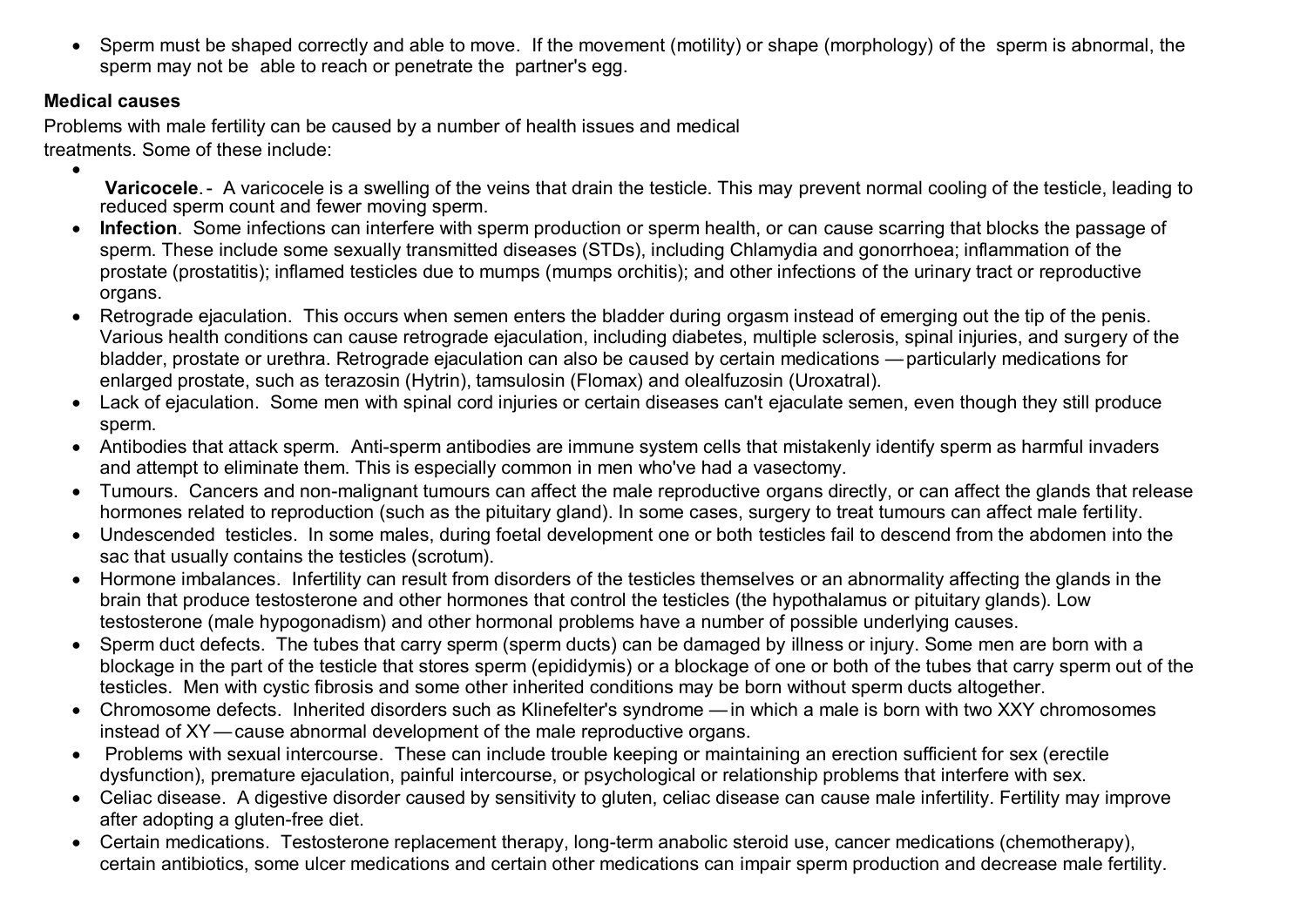Impotence -the inability to gain or maintain an erection. This can be psychological from pudendal nerve lesions (long distance cyclists), or maybe a symptom of obesity or type II diabetes.

### **Prostate disorders**

- Prostatitis Inflammation of the prostate, frequently from an infection, usually caused by bacteria
- Benign prostatic hyperplasia, or BPH an enlarged prostate, which may cause dribbling after urination or a need to go often, especially at night. Usually occurs in older men.
- Prostate cancer- a common cancer that responds best to treatment when detected early. Can manifest as an enlarged prostate or as blood in urine

# **Disorders:**

- **STDs** sexually transmitted diseases are a group of conditions spread by sexual contact, e.g. Chlamydia, gonorrhoea, syphilis, and genital herpes.
	- o **Chlamydia** caused by the bacterium Chlamydium Trachomatis and is the most prevalent STD (20,000 young men and women are rendered sterile by this annually in the USA). This cannot reproduce outside the body, and can only do so inside cells. Symptoms in men are urethritis (with pain on urination), and frequency. In females symptoms are inflammation of the cervix with mucous and pus discharge; it
	- o **Gonorrhoea** caused by Neisseria Gonorrhoea, it causes painful urination with pus.
	- o **Syphilis** caused by Treponema Pallidum, it has various stages beginning with the chancre at the point of infection. This heals within 5 weeks, and from 6 – 24 weeks there is a rash, fever and aches and pains in muscles and joints. Then it enters a 'latent period' that can last for 20 years, during which it invades the organ systems of the body, causing degeneration – the tertiary stage.
	- o **Genital herpes** caused by type II herpes simplex virus; causes painful blistering at point of infection. It appears and disappears recurrently several times a year.

# **Male disorders**:

- **Testicular cancer** occurs between the ages of 15 and 34 and is of commoner cancers in young men. Cause is unknown; and arises in the sperm producing cells. Early signs are a mass in the testis, associated with pain.
- **Prostate disorders** these are inflammatory, benign or malignant and all can obstruct the flow of urine (because it wrap around the urethra).
- **Impotence** inability to maintain an erection or to ejaculate. Causes are many :insufficient neurotransmitters, diabetes mellitus, syphilis, vascular problems, testosterone deficiency, drugs, and psychological factors.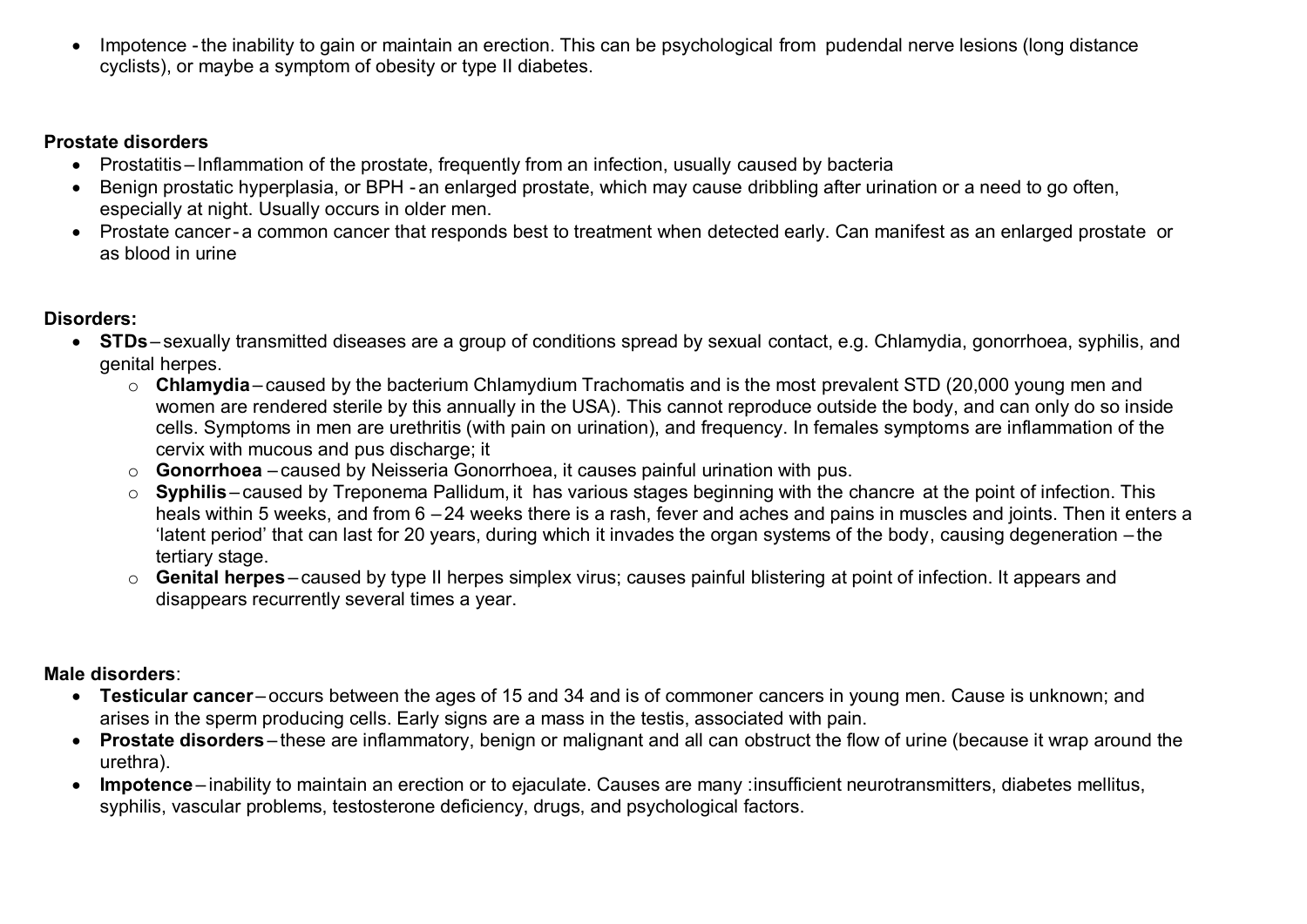**Sterility**– inability to fertilize egg; not impotence. Fertility requires sufficient numbers of viable sperm, unobstructed transport of them through ducts and safe deposition in the vagina. The tubules are the most sensitive to x-rays, infections, toxins, malnutrition and high scrotal temperatures.

#### **The Female Reproductive System**

#### **Figure 5 - Anatomy of Female Reproductive System**

The female reproductive system is designed to carry out several functions. It produces the female egg cells necessary for reproduction, called the ova or oocytes. The system is designed to transport the ova to the site of fertilization. Conception, the fertilization of an egg by a sperm, normally occurs in the fallopian tubes. After conception, the uterus offers a safe and favourable environment for a baby to develop before it is time for it to make its way into the outside world. If fertilization does not take place, the system is designed to menstruate (the monthly shedding of the uterine lining). In addition, the female reproductive system produces female sex hormones that maintain the reproductive cycle.

During menopause the female reproductive system gradually stops making the female hormones necessary for the reproductive cycle to work. When the body no longer produces these hormones a woman is considered to be menopausal.

#### **The female anatomy**

The female reproductive anatomy includes internal and external structures.

The function of the external female reproductive structures is twofold: To enable sperm to enter the body and to protect the internal genital organs from infectious organisms. The main external structures of the female reproductive system include:

- **Labia majora**: The labia majora enclose and protect the other external reproductive organs. Literally translated as "large lips," the labia majora are relatively large and fleshy, and are comparable to the scrotum in males. The labia majora contain sweat and oilsecreting glands. After puberty, the labia majora are covered with hair.
- **Labia minora**: Literally translated as "small lips," the labia minora can be very small or up to 2 inches wide. They lie just inside the labia majora, and surround the openings to the vagina (the canal that joins the lower part of the uterus to the outside of the body) and urethra (the tube that carries urine from the bladder to the outside of the body).
- **Bartholin's glands**: These glands are located next to the vaginal opening and produce a fluid (mucus) secretion
- **Clitoris**: The two labia minora meet at the clitoris, a small, sensitive protrusion that is comparable to the penis in males. The clitoris is covered by a fold of skin, called the prepuce, which is similar to the foreskin at the end of the penis. Like the penis, the clitoris is very sensitive to stimulation and can become erect.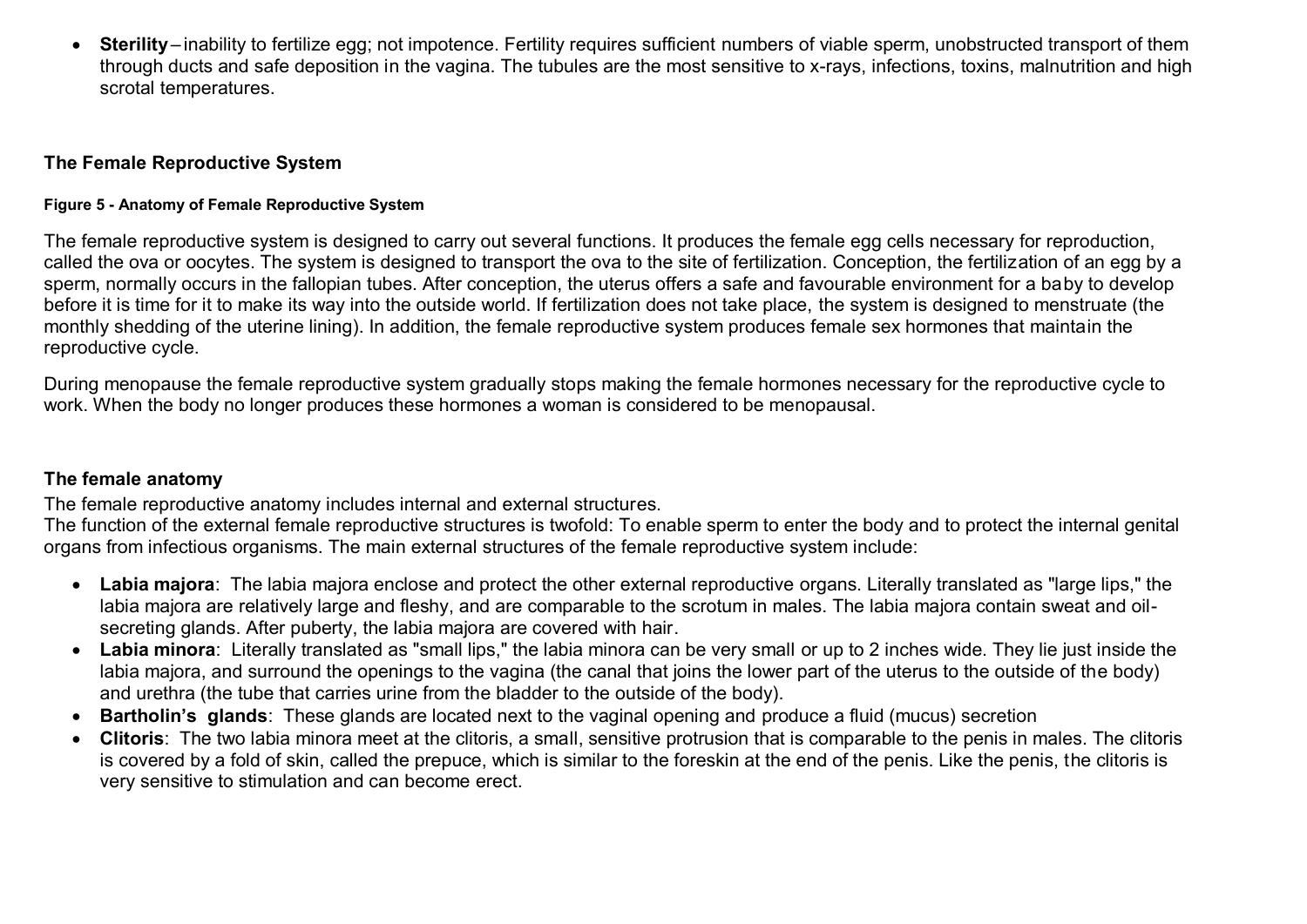The internal reproductive organs include **Figure 6 - Female Reproductive System - Eternal and Internal**

- **Vagina**: The vagina is a canal that joins the cervix (the lower part of uterus) to the outside of the body. It also is known as the birth canal.
- **Uterus** (womb): The uterus is a hollow, pear-shaped organ that is the home to a developing fetus. The uterus is divided into two parts: the cervix, which is the lower part that opens into the vagina, and the main body of the uterus, called the corpus. The corpus can easily expand to hold a developing baby. A channel through the cervix allows sperm to enter and menstrual blood to exit.





- **Ovaries**: The ovaries are small, oval-shaped glands that are located on either side of the uterus. The ovaries produce eggs and hormones.
- **Fallopian tubes**: These are narrow tubes that are attached to the upper part of the uterus and serve as tunnels for the ova (egg cells) to travel from the ovaries to the uterus. Conception, the fertilization of an egg by a sperm, normally occurs in the fallopian tubes. The fertilized egg then moves to the uterus, where it implants to the uterine wall.

What happens during the menstrual cycle?

Females of reproductive age (anywhere from 11-16 years) experience cycles of hormonal activity that repeat at about one-month intervals. (Menstru means "monthly"; hence the term menstrual cycle.) With every cycle, a woman's body prepares for a potential pregnancy, whether or not that is the woman's intention. The term menstruation refers to the periodic shedding of the uterine lining.

The average menstrual cycle takes about 28 days and occurs in phases: the follicular phase, the ovulatory phase (ovulation), and the luteal phase.

There are four major hormones (chemicals that stimulate or regulate the activity of cells or organs) involved in the menstrual cycle: folliclestimulating hormone, luteinizing hormone, oestrogen, and progesterone.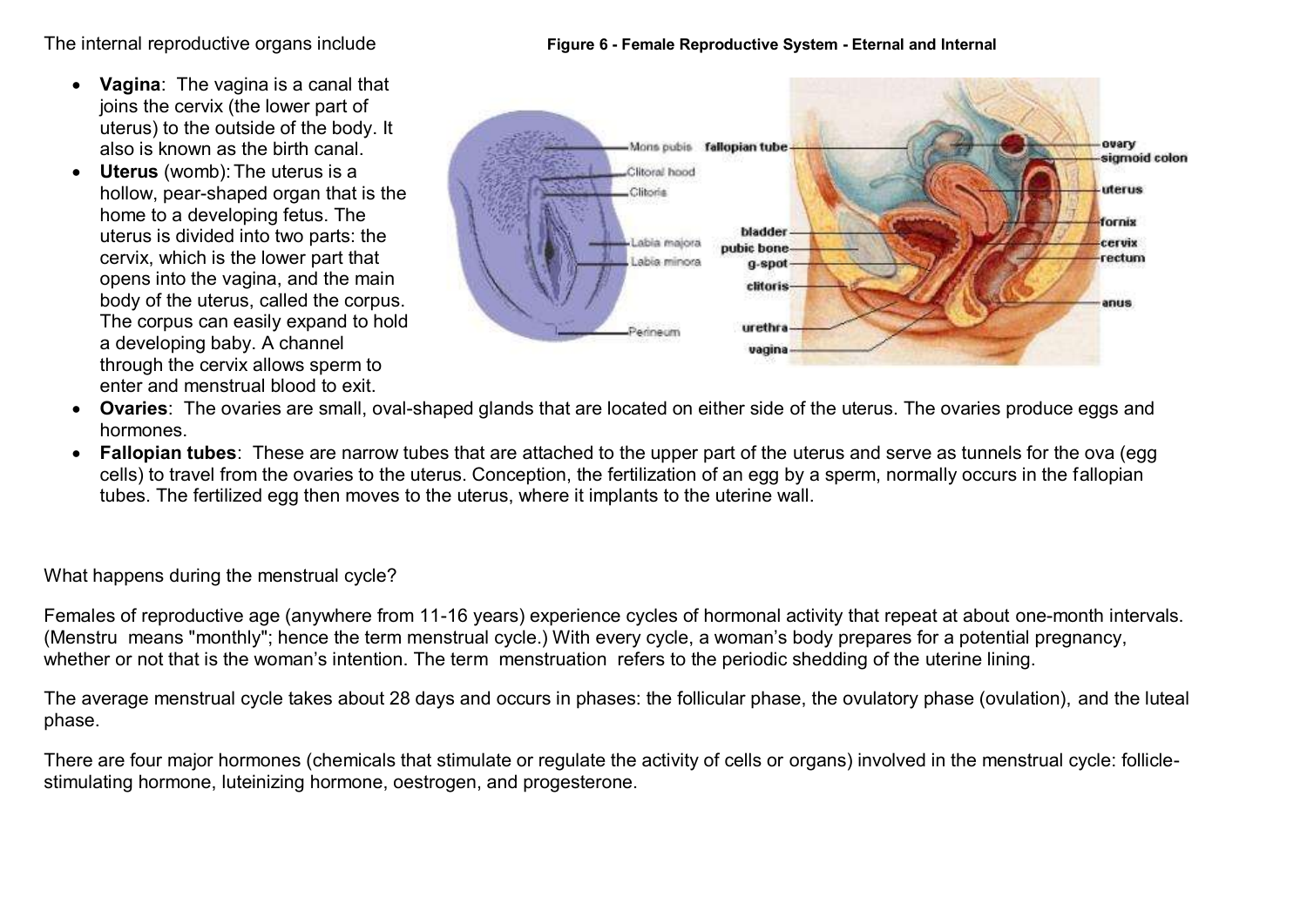### **Follicular phase**

### **Follicular Phase of the Menstrual Cycle**

This phase starts on the first day of your period. During the follicular phase of the menstrual cycle, the following events occur:

- Two hormones, follicle stimulating hormone (FSH) and luteinizing hormone (LH), are released from the [brain](http://www.webmd.com/brain/picture-of-the-brain) and travel in the blood to the ovaries.
- The hormones stimulate the growth of about 15 to 20 eggs in the ovaries, each in its own "shell," called a follicle.
- These hormones (FSH and LH) also trigger an increase in the production of the female hormone estrogen.
- As estrogen levels rise, like a switch, it turns off the production of follicle-stimulating hormone. This careful balance of hormones allows the body to limit the number of follicles that mature.
- As the follicular phase progresses, one follicle in one ovary becomes dominant and continues to mature. This dominant follicle suppresses all of the other follicles in the group. As a result, they stop growing and die. The dominant follicle continues to produce estrogen.

## **Ovulatory Phase of the Menstrual Cycle**

The ovulatory phase, or ovulation, starts about 14 days after the follicular phase started. The ovulatory phase is the midpoint of the menstrual cycle, with the next menstrual period starting about two weeks later. During this phase, the following events occur:

- The rise in estrogen from the dominant follicle triggers a surge in the amount of luteinizing hormone that is produced by the brain.
- This causes the dominant follicle to release its egg from the ovary.
- As the egg is released (a process called ovulation), it is captured by finger-like projections on the end of the fallopian tubes (fimbriae). The fimbriae sweep the egg into the tube.
- Also during this phase, there is an increase in the amount and thickness of mucus produced by the cervix (lower part of the uterus). If a woman were to have intercourse during this time, the thick mucus captures the man's sperm, nourishes it, and helps it to move towards the egg for fertilization.

# **Luteal Phase of the Menstrual Cycle**

The luteal phase of the menstrual cycle begins right after ovulation and involves the following processes:

- Once it releases its egg, the empty follicle develops into a new structure called the corpus luteum.
- The corpus luteum secretes the hormone progesterone. Progesterone prepares the uterus for a fertilized egg to implant.
- If intercourse has taken place and a man's sperm has fertilized the egg (a process called conception), the fertilized egg (embryo) will travel through the fallopian tube to implant in the uterus. The woman is now considered pregnant.
- If the egg is not fertilized, it passes through the uterus. Not needed to support a pregnancy, the lining of the uterus breaks down and sheds, and the next menstrual period begins.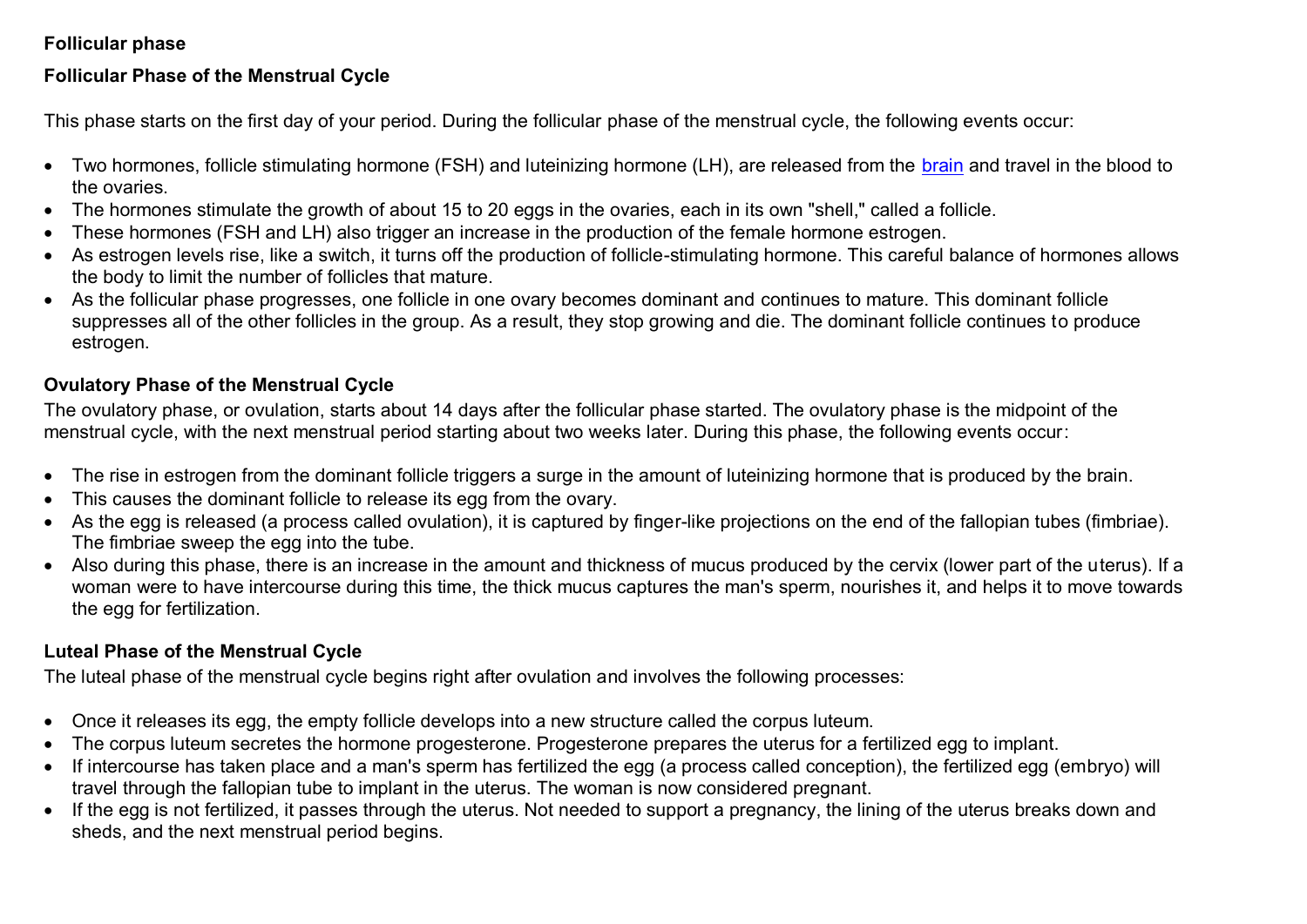#### **How many eggs does a woman have?**

During foetal life, there are about 6 million to 7 million eggs. From this time, no new eggs are produced.

The vast majority of the eggs within the ovaries steadily die, until they are depleted at menopause. At birth, there are approximately 1 million eggs; and by the time of puberty, only about 300,000 remain. Of these, 300 to 400 will be ovulated during a woman's reproductive lifetime. The eggs continue to degenerate during pregnancy, with the use of birth control pills, and in the presence or absence of regular menstrual cycles.

## **Disorders of the female reproductive system**

Menstruation, or period, is a woman's monthly bleeding. Every month, your body prepares for pregnancy. If no pregnancy occurs, the uterus sheds its lining. The menstrual blood is partly blood and partly tissue from inside the uterus, or womb. It passes out of the body through the vagina. Periods usually start around age 12 and continue until menopause, at about age 51. Most periods last from three to five days.

A female should consult your health care provider if

- They haven't started menstruating by age 16
- Their periods stop suddenly
- They have bled excessively, or for more days than usual
- They suddenly feel sick after using tampons
- They bleed between periods
- They have severe pain during your period
- Premenstrual syndrome, or PMS, is a group of symptoms that start before the period. It can include emotional and physical symptoms
- Amenorrhoea a complete absence of periods
- Primary amenorrhea is when a young woman has not yet had a period by age 16.
- Secondary amenorrhea describes someone who used to have a regular period but then it stopped for at least three months (this can include pregnancy).
- This problem is much more common than primary amenorrhea. Common causes include many of those listed for primary amenorrhea, as well as pregnancy, certain contraceptives, breastfeeding, mental stress, and certain medications.
- Hormonal problems involving the hypothalamus, pituitary, thyroid, ovary, or adrenal glands can also cause amenorrhea.
- Women who have very low body weight sometimes stop getting their periods as well.
- Women with premature ovarian failure stop getting regular their periods before natural menopause.
- Endometriosis is a problem affecting a woman's uterus -the place where a baby grows when she's pregnant. Endometriosis is when the kind of tissue that normally lines the uterus grows somewhere else. It can grow on the ovaries, behind the uterus or on the bowels or bladder. Rarely, it grows in other parts of the body.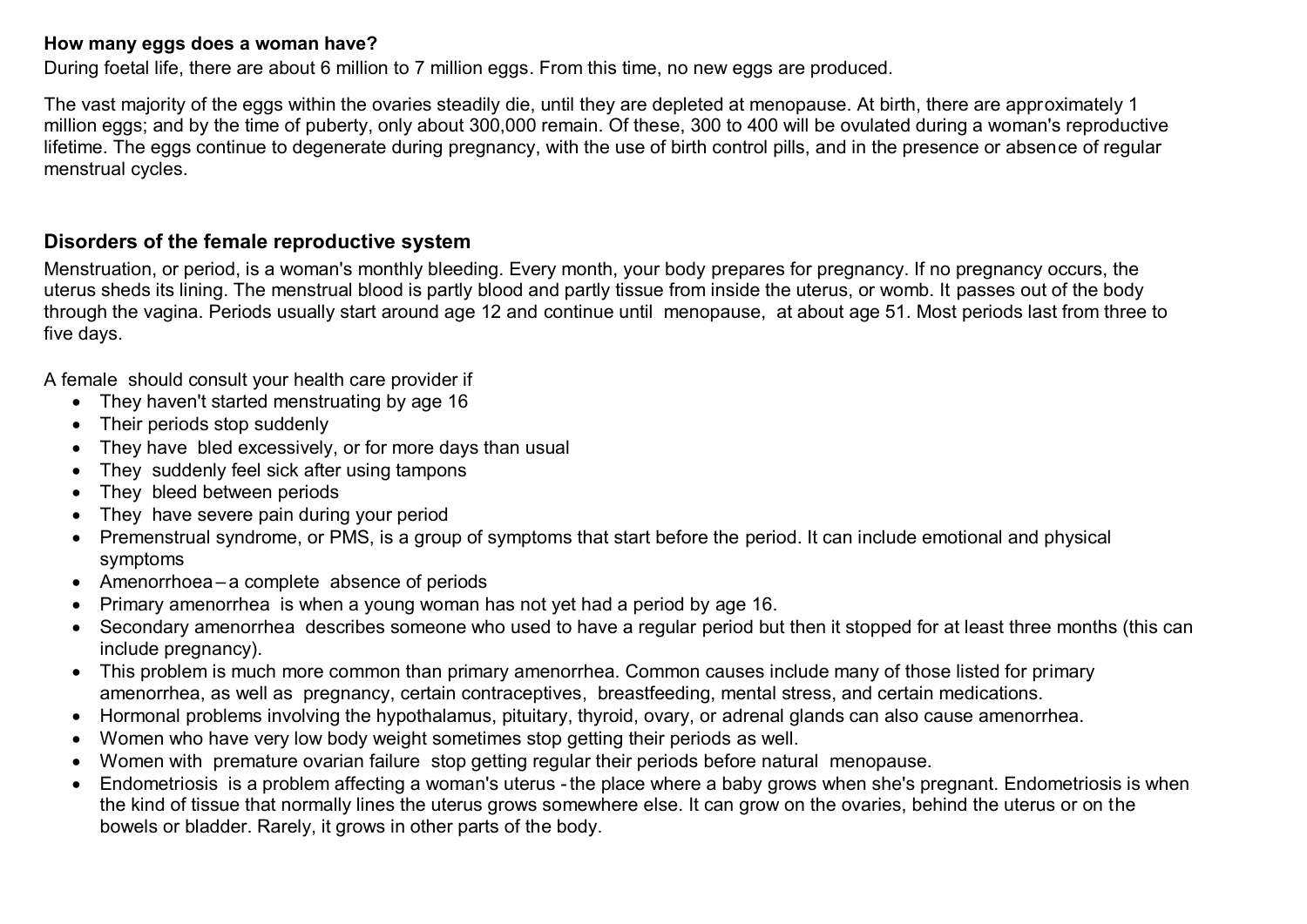The primary symptom of endometriosis is pelvic pain, often associated with your menstrual period. Although many women may experience cramping during their menstrual period, women with endometriosis typically describe menstrual pain that's far worse than usual. They also tend to report that the pain has increased over time.

### **Symptoms of dysmenorrhoea**

Common signs and symptoms of endometriosis may include:

- Painful periods (dysmenorrhoea). Pelvic pain and cramping may begin before and extend several days into your period and may include lower back and abdominal pain.
- Pain with intercourse. Pain during or after sex is common with endometriosis.
- Pain with bowel movements or urination. You're most likely to experience these symptoms during your period.
- Excessive bleeding. You may experience occasional heavy periods (menorrhagia) or bleeding between periods (menometrorrhagia).
- Infertility. Endometriosis is first diagnosed in some women who are seeking treatment for infertility.
- Other symptoms. You may also experience fatigue, diarrhoea, constipation, bloating or nausea, especially during menstrual periods.

## **Menorrhagia** (heavy menstrual bleeding)

### **Definition**

Menorrhagia is the medical term for menstrual periods in which bleeding is abnormally heavy or prolonged. Although heavy menstrual bleeding is a common concern among premenopausal women, most women don't experience blood loss severe enough to be defined as menorrhagia.

With menorrhagia, every period you have causes enough blood loss and cramping that you can't maintain your usual activities. If you have menstrual bleeding so heavy that you dread your period, talk with your doctor. There are many effective treatments for menorrhagia.

## **Symptoms of menorrhagia**

 $\bullet$ 

- Soaking through one or more sanitary pads or tampons every hour for several consecutive hours
- Needing to use double sanitary protection to control your menstrual flow
- Needing to wake up to change sanitary protection during the night
- Bleeding for a week or longer
- Passing large blood clots with menstrual flow
- Restricting daily activities due to heavy menstrual flow
- Symptoms of anaemia, such as tiredness, fatigue or shortness of breath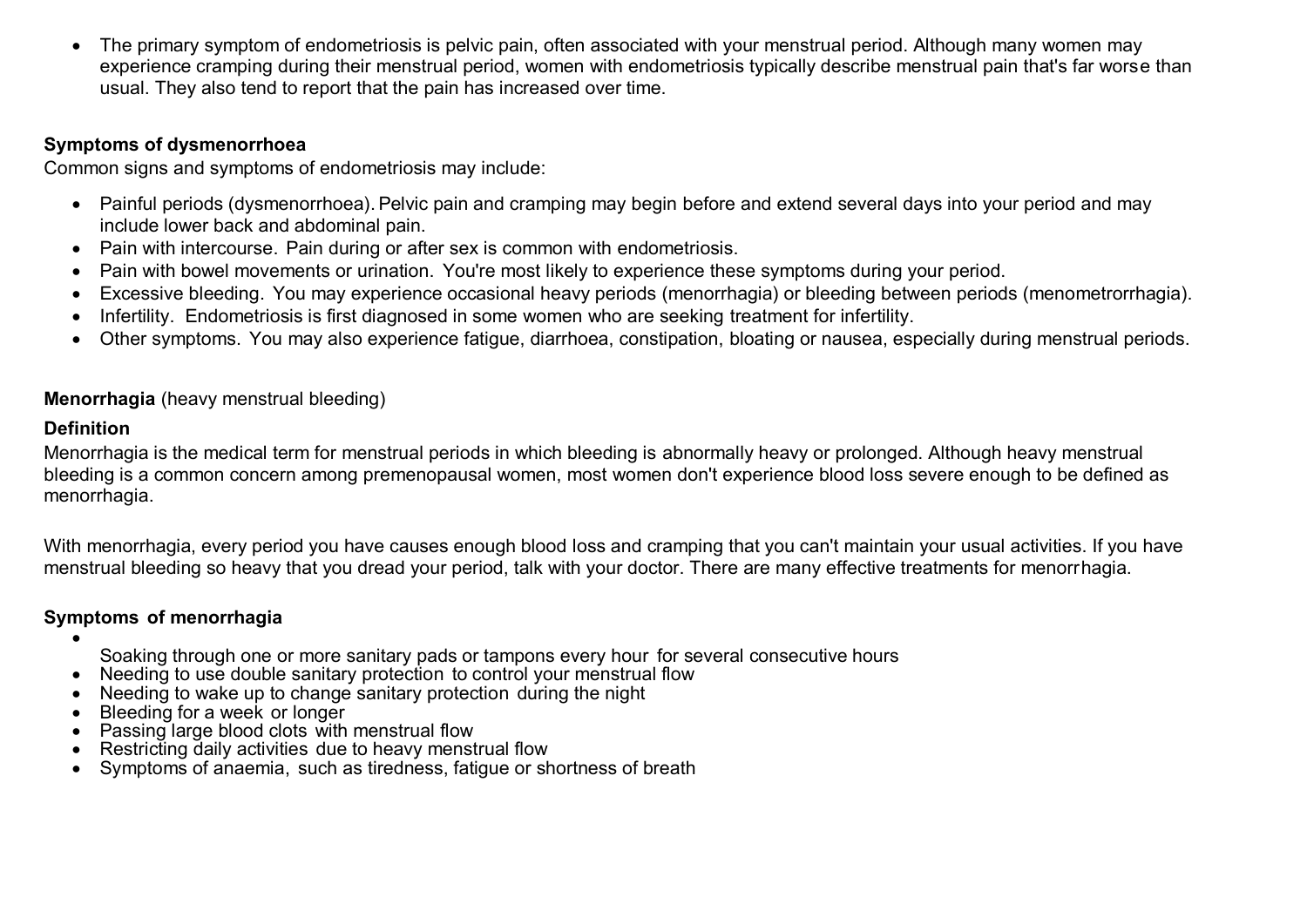#### **Causes**

In some cases, the cause of heavy menstrual bleeding is unknown, but a number of conditions may cause menorrhagia. Common causes include:

- **Hormonal imbalance**. In a normal menstrual cycle, a balance between the hormones oestrogen and progesterone regulates the build up of the lining of the uterus (endometrium), which is shed during menstruation. If a hormonal imbalance occurs, the endometrium develops in excess and eventually sheds by way of heavy menstrual bleeding.
- **Dysfunction of the ovaries**. If ovulation does not occur in a menstrual cycle (anovulation), progesterone is not produced. This causes hormonal imbalance and may result in menorrhagia.
- **Uterine fibroids**. These noncancerous (benign) tumours of the uterus appear during your childbearing years. Uterine fibroids may cause heavier than normal or prolonged menstrual bleeding.
- **Polyps**. Small, benign growths on the lining of the uterine wall (uterine polyps) may cause heavy or prolonged menstrual bleeding. Polyps of the uterus most commonly occur in women of reproductive age as the result of high hormone levels.
- **Adenomyosis**. This condition occurs when glands from the endometrium become embedded in the uterine muscle, often causing heavy bleeding and painful menses. Adenomyosis is most likely to develop if you're a middle-aged woman who has had children.
- **Intrauterine device (IUD**). Menorrhagia is a well-known side effect of using a non-hormonal intrauterine device for birth control. When an IUD is the cause of excessive menstrual bleeding, you may need to remove it.
- **Pregnancy complications** .A single, heavy, late period may be due to a miscarriage. If bleeding occurs at the usual time of menstruation, however, miscarriage is unlikely to be the cause. An ectopic pregnancy —implantation of a fertilized egg within the fallopian tube instead of the uterus —also may cause menorrhagia.
- **Cancer**. Rarely, uterine cancer, ovarian cancer and cervical cancer can cause excessive menstrual bleeding.
- **Inherited bleeding disorders**. Some blood coagulation disorders —such as von Willebrand's disease, a condition in which an important blood-clotting factor is deficient or impaired —can cause abnormal menstrual bleeding
- **Medications**. Certain drugs, including anti-inflammatory medications and anticoagulants, can contribute to heavy or prolonged menstrual bleeding. Improper use of hormone medications also can cause menorrhagia.
- **Other medical conditions**. A number of other medical conditions, including pelvic inflammatory disease (PID), thyroid problems, endometriosis, and liver or kidney disease, may be associated with menorrhagia
- **Pelvic Inflammatory Disease** (PID) a collective term for any extensive infection of the pelvic organs; causes abdominal tenderness, cervical tenderness, and ovarian or fallopian tube tenderness, fever, pelvic abscess, and purulent discharge
- **Thrush** Candida is the scientific name for yeast. Candidiasis, also known as a "yeast infection", is a common fungal infection that occurs when there is overgrowth of the fungus called Candida. Candida is always present in the body in small amounts. Usually, your immune system keeps yeast under control. If you are sick or taking antibiotics, it can multiply and cause an infection. However, when an imbalance occurs, such as when the normal acidity of the vagina changes or when hormonal balance changes, or even excess feminine hygiene, Candida can multiply. When that happens, symptoms of candidiasis appear.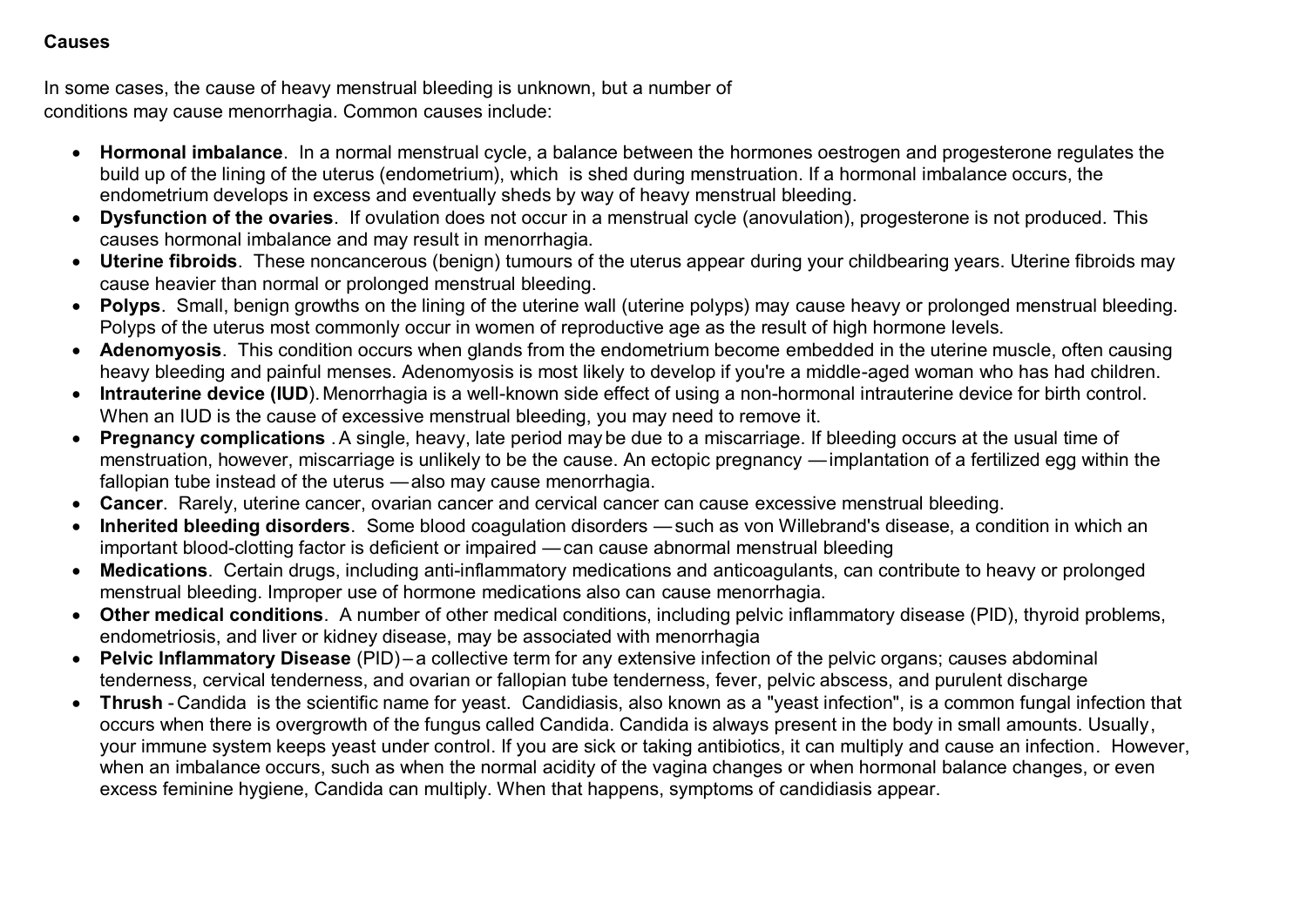#### **Symptoms of genital candidiasis**

- Women with VVC usually experience genital itching or burning, with or without a "cottage cheese-like" vaginal discharge.
- Candida yeasts usually live in the mouth, gastrointestinal tract, and vagina without causing symptoms. Symptoms develop only when Candida becomes overgrown in these sites.

Rarely, Candida can be passed from person to person, such as through sexual intercourse.



**Figure 7 - Candida Infection**

#### **Fibroids**

Uterine fibroids are the most common non-cancerous(benign) tumours in women of childbearing age. Fibroids are made of muscle cells and other tissues that grow in and around the wall of the uterus, or womb. The cause of fibroids is unknown. Risk factors include being African-American or being overweight. **Figure 8 - Large Fibroid**

Many women with uterine fibroids have no symptoms. If you have symptoms, they may include

- Heavy or painful periods or bleeding between periods
- Feeling "full" in the lower abdomen
- Urinating often
- Pain during sex
- Lower back pain
- Reproductive problems, such as infertility, multiple miscarriages or early labour

Most women with fibroids can get pregnant naturally. For those who cannot, infertility treatments may help. Treatment for uterine fibroids includes medicines that can slow or stop their growth, or surgery. If you have no symptoms, you may not even need treatment.

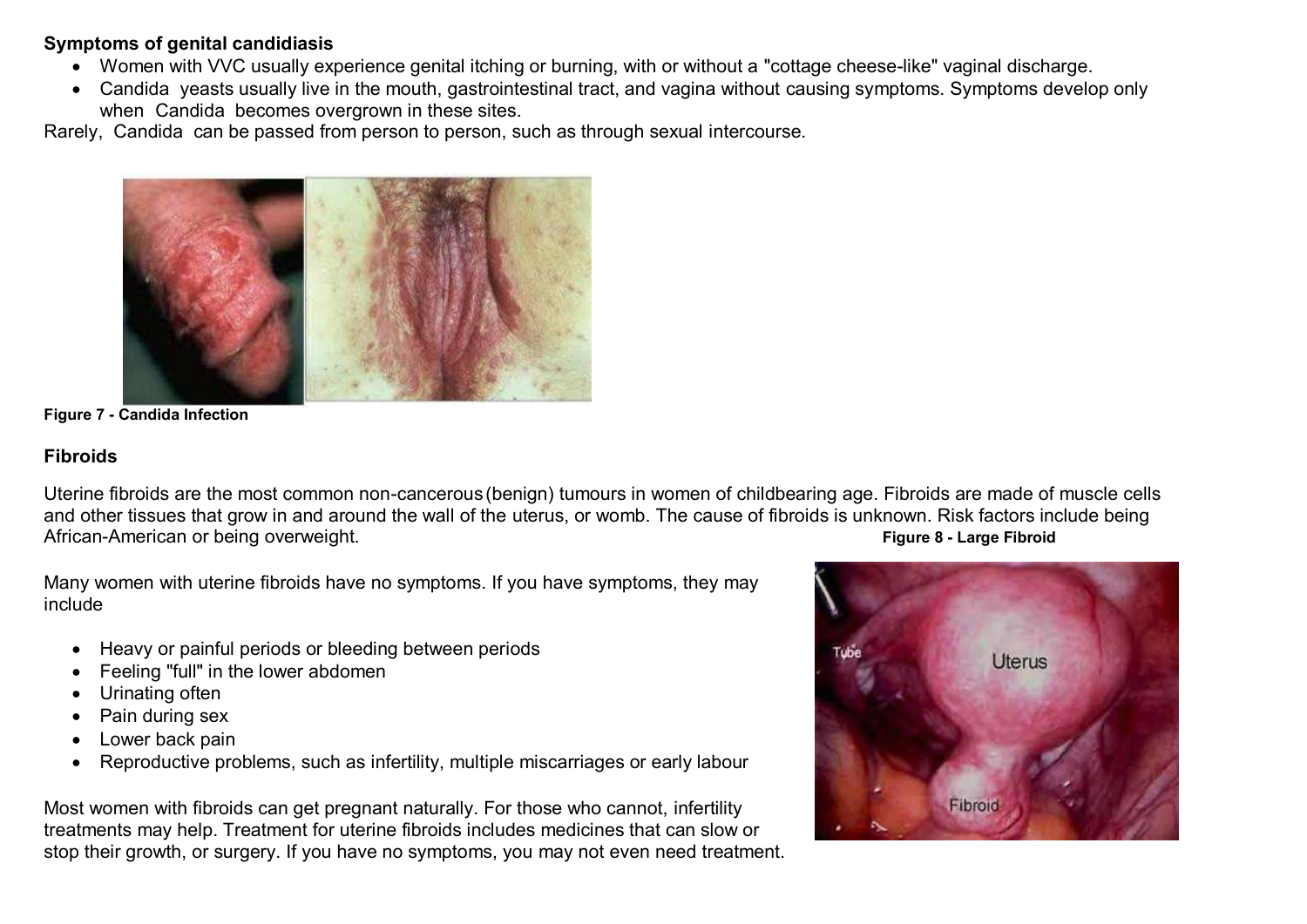### **Ovarian cysts**

A cyst is a fluid-filled sac. In most cases a cyst on the ovary does no harm and goes away by itself. Most women have them sometime during their lives. Cysts are rarely cancerous in women under 50. Cysts sometimes hurt - but not always. Often, a woman finds out about a cyst when she has a pelvic exam.

If you're in your childbearing years or past menopause, have no symptoms, and have a fluid-filled cyst, you may choose to monitor the cyst. You may need surgery if you have pain, are past menopause or if the cyst does not go away. Birth control pills can help prevent new cysts.

#### **Figure 9 - Surgical Removal of Large Ovarian Cyst**

A health problem that may involve ovarian cysts is polycystic ovarian syndrome (PCOS). Women with PCOS can have high levels of male hormones, irregular or no periods and small ovarian cysts.

### **Cervical Cancer**

The cervix is the lower part of the uterus, the place where a baby grows during pregnancy.

Cervical cancer is caused by several types of a virus called human

papillomaviruses (HPV). The virus spreads through sexual contact. Most women's bodies are able to fight HPV infection. But sometimes the virus leads to cancer. You're at higher risk if you smoke, have many children, use birth control pills for a long time, or have HIV infection.

**Figure 10 - Photos Showing A normal Cervix (Left) and Cancer of the Cervix (Right)**





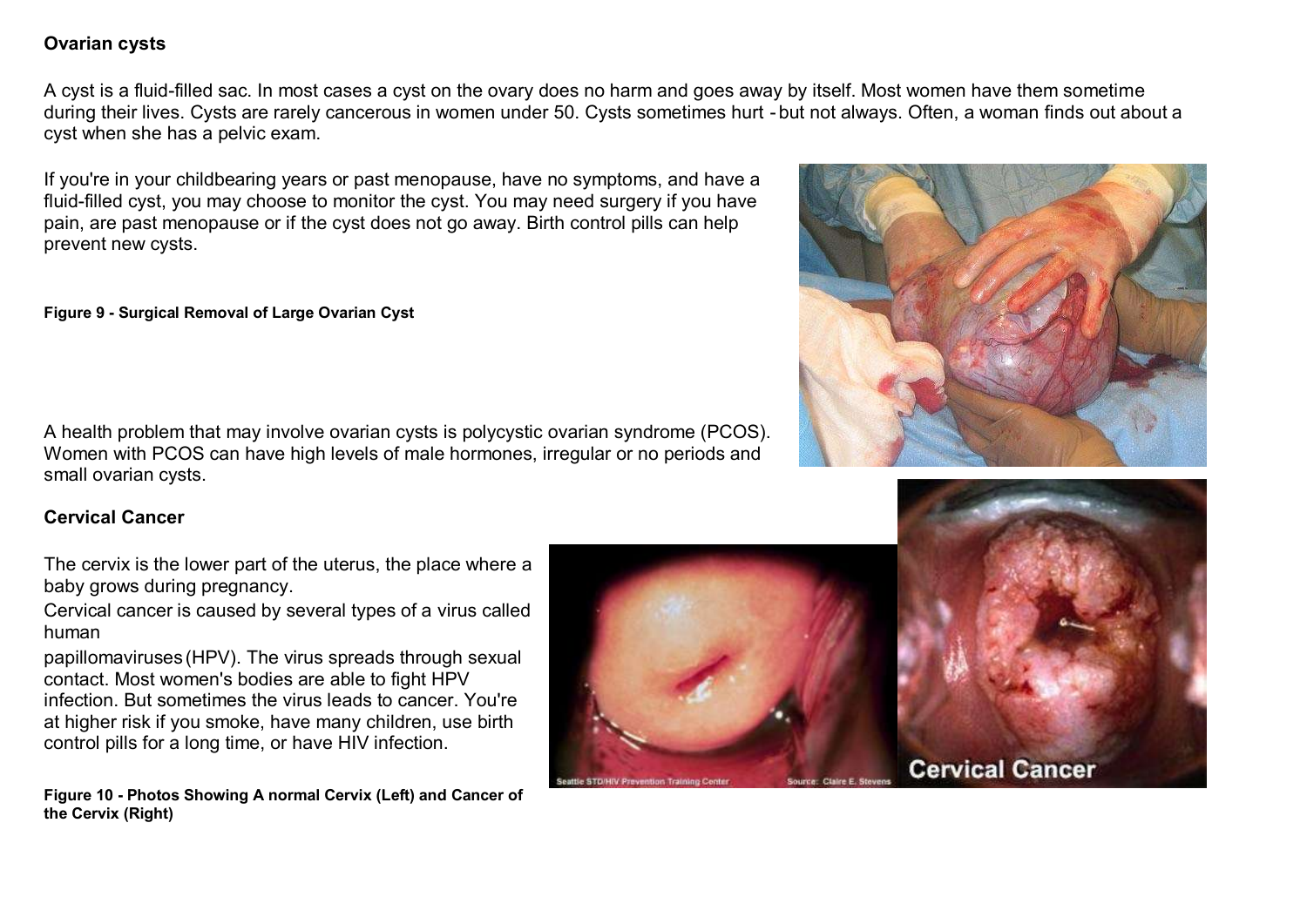Cervical cancer may not cause any symptoms at first, but later, you may have pelvic pain or bleeding from the vagina. It usually takes several years for normal cells in the cervix to turn into cancer cells. Your health care provider can find abnormal cells by doing a Pap test examining cells from the cervix under a microscope. By getting regular Pap tests and pelvic exams you can find and treat changing cells before they turn into cancer.

A vaccine for girls and young women protects against the four types of HPV that cause most cervical cancers.

Ovarian cancer usually happens in women over age 50, but it can also affect younger women. Its cause is unknown. Ovarian cancer is hard to detect early.

The sooner ovarian cancer is found and treated, the better your chance for recovery. But ovarian cancer is hard to detect early. Many times, women with ovarian cancer have no symptoms or just mild symptoms until the disease is in an advanced stage and hard to treat.

Symptoms of ovarian cancer may include:

- Heavy feeling in pelvis
- Pain in lower abdomen
- Bleeding from the vagina
- Weight gain or loss
- Abnormal periods
- Unexplained back pain that gets worse
- Gas, nausea, vomiting, or loss of appetite

Treatment is usually surgery followed by treatment with medicines called chemotherapy.

Breast cancer affects one in eight women during their lives. Breast cancer kills more

women in the United States than any cancer except lung cancer. No one knows why some women get breast cancer, but there are a number of risk factors. Risks that you cannot change include

- **Age** -the chance of getting breast cancer rises as a woman gets older
	- o Genes -there are two genes, BRCA1 and BRCA2, that greatly increase the risk.
- **Personal factors** beginning periods before age 12 or going through menopause

Women who have family members with breast or ovarian cancer may wish to be tested. after age 55